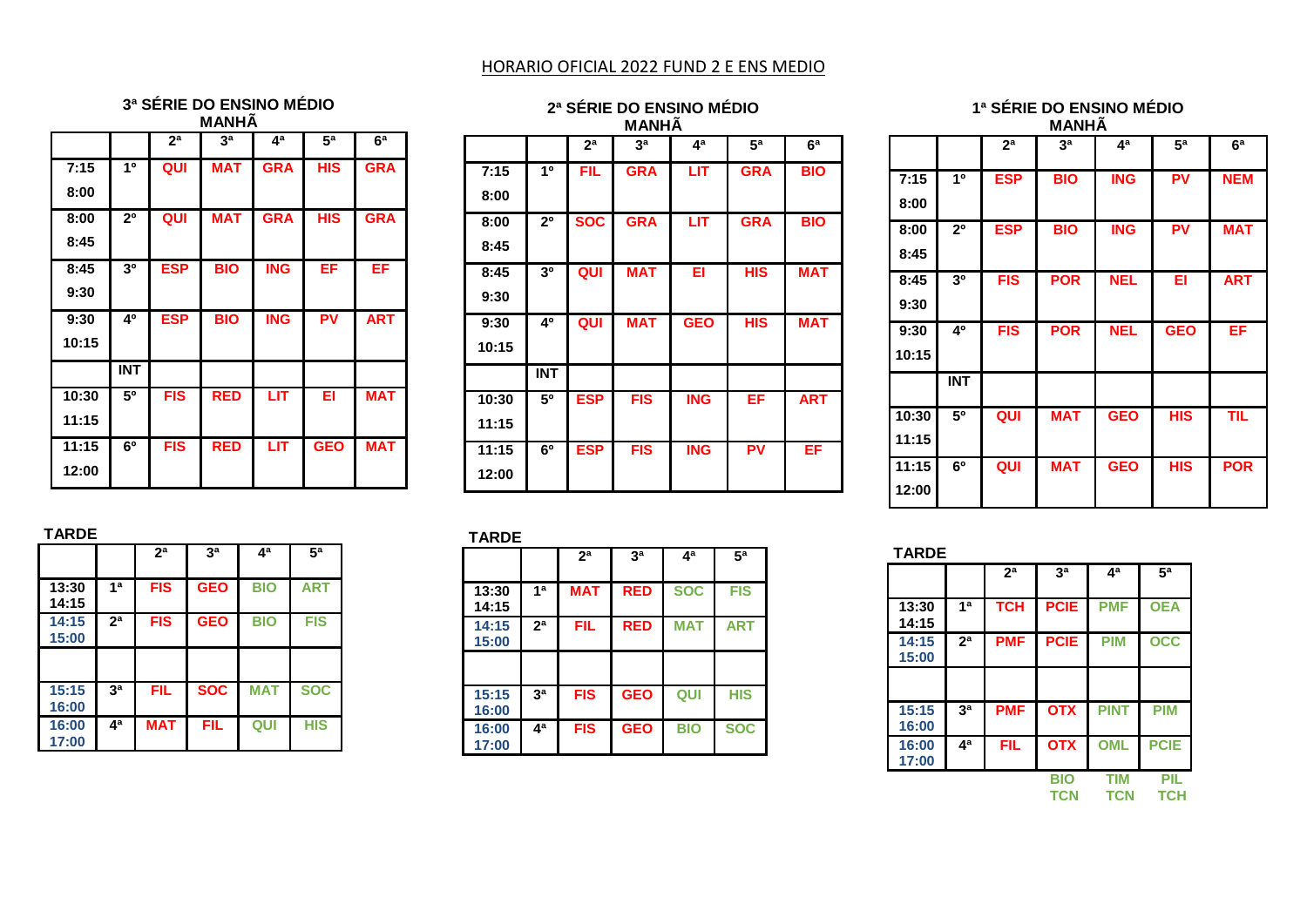# HORARIO OFICIAL 2022 FUND 2 E ENS MEDIO

#### **6° ANO 61 DO ENSINO FUNDAMENTAL**

|       |                | 2 <sup>a</sup> | 3 <sup>a</sup> | 4 <sup>a</sup> | 5 <sup>a</sup> | 6 <sup>a</sup> |
|-------|----------------|----------------|----------------|----------------|----------------|----------------|
| 7:15  | 10             | <b>MAT</b>     | <b>GEO</b>     | <b>CIE</b>     | <b>POR</b>     | <b>PES</b>     |
| 8:00  |                |                |                |                |                |                |
| 8:00  | 2 <sup>0</sup> | <b>MAT</b>     | <b>GEO</b>     | EI             | <b>PES</b>     | <b>PES</b>     |
| 8:45  |                |                |                |                |                |                |
| 8:45  | 3 <sup>0</sup> | <b>ART</b>     | <b>HIS</b>     | <b>GEO</b>     | <b>CIE</b>     | <b>FIL</b>     |
| 9:30  |                |                |                |                |                |                |
| 9:30  | 40             | <b>ART</b>     | HIS            | <b>POR</b>     | EF             | <b>FIL</b>     |
| 10:15 |                |                |                |                |                |                |
|       |                |                |                |                |                |                |
|       | <b>INT</b>     |                |                |                |                |                |
| 10:30 | 50             | <b>CIE</b>     | POR            | EF             | <b>POR</b>     | <b>MAT</b>     |
| 11:15 |                |                |                |                |                |                |
| 11:15 | 6 <sup>0</sup> | <b>CIE</b>     | <b>POR</b>     | ΕF             | <b>POR</b>     | <b>MAT</b>     |

| 6° ANO 62 DO ENSINO FUNDAMENTAL |                |                |                |            |            |                |  |
|---------------------------------|----------------|----------------|----------------|------------|------------|----------------|--|
|                                 |                | 2 <sup>a</sup> | 3 <sup>a</sup> | 4ª         | 5а         | 6 <sup>a</sup> |  |
| 7:15                            | 10             | <b>CIE</b>     | <b>POR</b>     | EI         | <b>CIE</b> | <b>CIE</b>     |  |
| 8:00                            |                |                |                |            |            |                |  |
| 8:00                            | 2 <sup>0</sup> | <b>CIE</b>     | <b>POR</b>     | <b>GEO</b> | <b>POR</b> | EF             |  |
| 8:45                            |                |                |                |            |            |                |  |
| 8:45                            | 30             | <b>MAT</b>     | <b>GEO</b>     | <b>FIL</b> | <b>POR</b> | <b>MAT</b>     |  |
| 9:30                            |                |                |                |            |            |                |  |
| 9:30                            | 40             | <b>MAT</b>     | <b>GEO</b>     | <b>FIL</b> | <b>PES</b> | <b>MAT</b>     |  |
| 10:15                           |                |                |                |            |            |                |  |
|                                 | <b>INT</b>     |                |                |            |            |                |  |
| 10:30                           | 50             | <b>ART</b>     | <b>HIS</b>     | <b>POR</b> | ЕF         | <b>PES</b>     |  |
| 11:15                           |                |                |                |            |            |                |  |
| 11:15                           | 6 <sup>0</sup> | <b>ART</b>     | <b>HIS</b>     | <b>POR</b> | EF         | <b>PES</b>     |  |
| 12:00                           |                |                |                |            |            |                |  |

#### **7° ANO 71 DO ENSINO FUNDAMENTAL**

|       |                | 2 <sup>a</sup> | 3 <sup>a</sup> | 4ª         | 5a          | 6 <sup>a</sup> |
|-------|----------------|----------------|----------------|------------|-------------|----------------|
| 7:15  | 10             | <b>ART</b>     | <b>POR</b>     | <b>FIL</b> | <b>MAT</b>  | <b>POR</b>     |
| 8:00  |                |                |                |            |             |                |
| 8:00  | 2 <sup>0</sup> | <b>ART</b>     | <b>POR</b>     | <b>FIL</b> | <b>MAT</b>  | <b>POR</b>     |
| 8:45  |                |                |                |            |             |                |
| 8:45  | 3 <sup>0</sup> | <b>HIS</b>     | <b>PES</b>     | EF         | EF          | <b>PES/</b>    |
| 9:30  |                |                | EI             |            |             | <b>CIE</b>     |
| 9:30  | 40             | <b>HIS</b>     | <b>PES</b>     | <b>GEO</b> | <b>CIE</b>  | PES/           |
| 10:15 |                |                | EI             |            |             | <b>CIE</b>     |
|       | <b>INT</b>     |                |                |            |             |                |
| 10:30 | 50             | <b>MAT</b>     | <b>GEO</b>     | <b>POR</b> | <b>PES/</b> | <b>CIE</b>     |
| 11:15 |                |                |                |            | <b>CIE</b>  |                |
| 11:15 | 6 <sup>o</sup> | <b>MAT</b>     | <b>GEO</b>     | <b>POR</b> | <b>PES/</b> | EF             |
| 12:00 |                |                |                |            | <b>CIE</b>  |                |

#### **TARDE 71 QUINTA-FEIRA**

|                |                  | 5 <sup>a</sup>  | <b>LOCAL</b> |            | <b>LOCAL</b> |
|----------------|------------------|-----------------|--------------|------------|--------------|
| 13:30<br>14:00 | 1 <sup>a</sup>   | <b>HIS</b>      |              |            |              |
| 14:00<br>14:30 | 2 <sup>a</sup>   | <b>HIS</b>      |              |            |              |
|                |                  |                 |              |            |              |
| 14:30<br>15:00 | за               | ER<br><b>ER</b> |              |            |              |
| 15:00<br>15:30 | $\overline{4^a}$ |                 |              |            |              |
|                | 5 <sup>a</sup>   |                 |              |            |              |
| 16:00<br>16:30 |                  | <b>PES</b>      |              | <b>MAT</b> |              |
| 16:30<br>17:00 | 6 <sup>a</sup>   | <b>PES</b>      |              | <b>MAT</b> |              |

# **TARDE 62 QUINTA-FEIRA**

| <b>TARDE 61 - QUINTA-FEIRA</b> |                |                |              |            |              |  |  |  |
|--------------------------------|----------------|----------------|--------------|------------|--------------|--|--|--|
|                                |                | 5 <sup>a</sup> | <b>LOCAL</b> |            | <b>LOCAL</b> |  |  |  |
|                                |                |                |              |            |              |  |  |  |
| 13:30                          | 1 <sup>a</sup> | <b>PES</b>     |              | <b>MAT</b> |              |  |  |  |
| 14:00                          |                |                |              |            |              |  |  |  |
| 14:00                          | 2 <sup>a</sup> | <b>PES</b>     |              | <b>MAT</b> |              |  |  |  |
| 14:30                          |                |                |              |            |              |  |  |  |
|                                |                |                |              |            |              |  |  |  |
| 14:30                          | 3 <sup>a</sup> | <b>HIS</b>     |              |            |              |  |  |  |
| 15:00                          |                | <b>HIS</b>     |              |            |              |  |  |  |
| 15:00                          | 4ª             |                |              |            |              |  |  |  |
| 15:30                          |                |                |              |            |              |  |  |  |
|                                |                |                |              |            |              |  |  |  |
| 16:00                          | 5 <sup>a</sup> | <b>ER</b>      |              |            |              |  |  |  |
| 16:30                          |                |                |              |            |              |  |  |  |
| 16:30                          | 6 <sup>a</sup> | <b>ER</b>      |              |            |              |  |  |  |
| 17:00                          |                |                |              |            |              |  |  |  |

|                |                | 5 <sup>a</sup>           | <b>LOCAL</b> |            | <b>LOCAL</b> |
|----------------|----------------|--------------------------|--------------|------------|--------------|
| 13:30<br>14:00 | 1 <sup>a</sup> | <b>ER</b>                |              |            |              |
| 14:00<br>14:30 | 2 <sup>a</sup> | ER                       |              |            |              |
|                |                |                          |              |            |              |
| 14:30<br>15:00 | 3 <sup>a</sup> | <b>PES</b>               |              | <b>MAT</b> |              |
| 15:00<br>15:30 | 4 <sup>a</sup> | <b>PES</b>               |              | <b>MAT</b> |              |
|                |                |                          |              |            |              |
| 16:00<br>16:30 | 5 <sup>a</sup> | <b>HIS</b><br><b>HIS</b> |              |            |              |
| 16:30<br>17:00 | 6 <sup>a</sup> |                          |              |            |              |